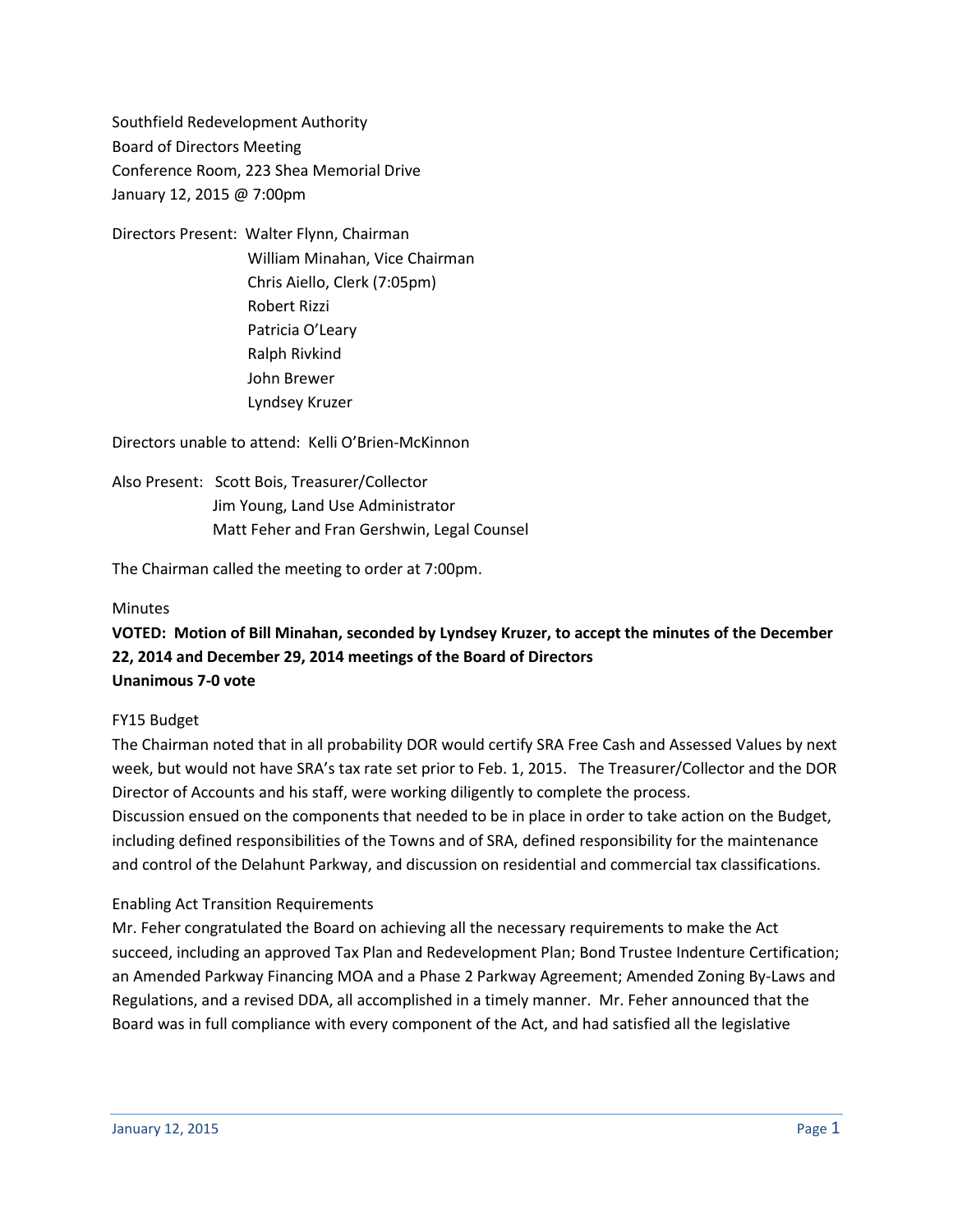prerequisites in order for LNR to take over water/wastewater infrastructure obligations and for the Towns to take over municipal services.

## LNR/Pulte Transaction

Ms. Gershwin noted unexpected issues of concern occurred during the title examination which needed to be cleared up in order for LNR to sell Parcel TV-1 to Pulte Homes. The Board reviewed the three documents that required SRA signatures including a Third Amendment to Agreement Granting Reciprocal Easements, a Clarification of the terms and conditions in the Memorandum of Understanding, and a Partial Release of Revenue Sharing Notice.

## Board Measure 15-001 – LNR/Pulte Transaction

**VOTED: Motion of Chris Aiello, seconded by Bill Minahan, that in connection with LNR South Shore, LLC's transfer of Parcel TV-1 to Pulte Homes of New England, LLC, the Chairman or the Vice Chairman (in the event of the Chairman's absence) of the Board of Directors of the Authority (each, an "Authority Party"), each acting alone, be and hereby is authorized and directed, in the name and on behalf of the Authority, to execute and deliver the Third Amendment of the Agreement Granting Reciprocal Easements, the Clarification regarding the Memorandum of Understanding, and the Partial Release of Revenue Sharing Notice, all as presented this evening, and any and all other similar instruments necessary or desirable, which such other instruments shall be in such form and to contain such terms and provisions as the Authorized Party executing the same shall deem necessary or desirable, as conclusively evidenced by his or her execution thereof. Unanimous 8-0 vote**

Mr. Blute, Pulte Homes, thanked the Board for their cooperation through the complicated title examination, and noted that the project was moving ahead rapidly with a land closing scheduled within the week. He informed the Board that he met with Abington Planning Board earlier this evening to discuss the Transit Village plan and answer all their questions. Mr. Aiello and Mr. Young also attended the Planning Board meeting. Mr. Aiello noted that Abington was very satisfied with the information provided, and happy that the Transit Village project was moving forward. Mr. Blute stated he would be available to meet with the Host Communities as needed.

The Board was informed of a meeting with NAVY scheduled for January 22, 2015. Discussion ensued on the topics to be discussed with the SRA, the development report/ tour to be provided by LNR/Starwood, and the Directors who might attend.

## Public Comment

Ms. Hilbert, Weymouth, was informed that Weymouth Service Contracts were still pending, and that the meeting scheduled with NAVY would not include a quorum of Directors.

Mrs. Parsons, Rockland, stated this meeting was being recorded for WRPS and was informed that the Board did not know what purchase price Pulte Homes would pay to LNR for Parcel TV-1, or if LNR had made any payments to NAVY.